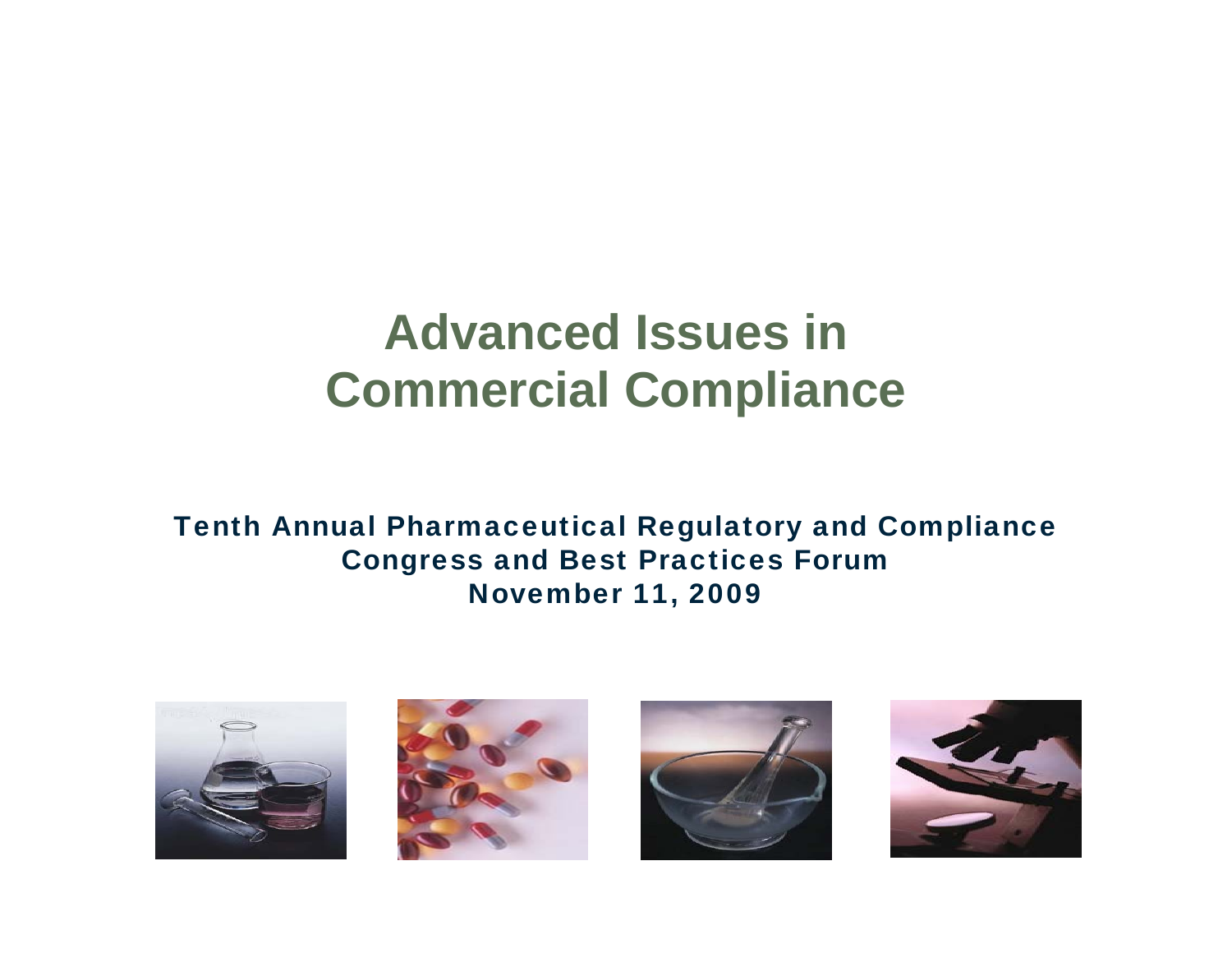## **Using Core Transactional Data for Monitoring**

Understanding the enterprise systems and the operational transactions across the various functional areas is critical to developing a monitoring strategy.

| <b>Functional Dataset</b> |                                               | <b>Off-Label Monitoring Focus</b>                                                                                                                                            |
|---------------------------|-----------------------------------------------|------------------------------------------------------------------------------------------------------------------------------------------------------------------------------|
|                           | <b>SFA System</b>                             | • Analysis of HCP specialties and prescribing patterns                                                                                                                       |
|                           | <b>Aggregate Spend</b><br><b>Database</b>     | • Profile for HCPs that are frequently used by the Company for fee-for-service activities<br>• Changes in prescribing can "flag" HCPs for additional analysis                |
|                           | Syndicated<br><b>Prescription Data</b>        | • Rx activity of HCPs that haven't been detailed by the Company<br>• Prescribing behavior in relation to sales call details                                                  |
|                           | Diagnosis Panel Data                          | Diagnosis panel data such as NDTI and PDDA to analyze off-label usage and "at-risk"<br><b>HCP</b> specialties                                                                |
|                           | <b>Longitudinal Patient</b><br>Data           | • Specific analysis of patient level data with diagnosis codes can provide insight into<br>specific prescribing and utilization patterns resulting from off-label promotions |
|                           | <b>Requests for Medical</b><br>Information    | Analysis of an individual rep's requests for medical information                                                                                                             |
|                           | <b>KOL Tracking</b><br><b>Activities</b>      | • Company interactions with KOLs that have a focus in off-label thought leadership may<br>provide insight into potential risk areas (affiliations with other doctors)        |
|                           | <b>Continuing Medical</b><br><b>Education</b> | • General trends in CME and Company sponsorship of CME may provide insights into<br>potential off-label risk areas                                                           |
|                           | Investigator<br><b>Sponsored Trials</b>       | • The nature and selection of the Company's ISTs can provide potential insight into off-<br>label risk areas                                                                 |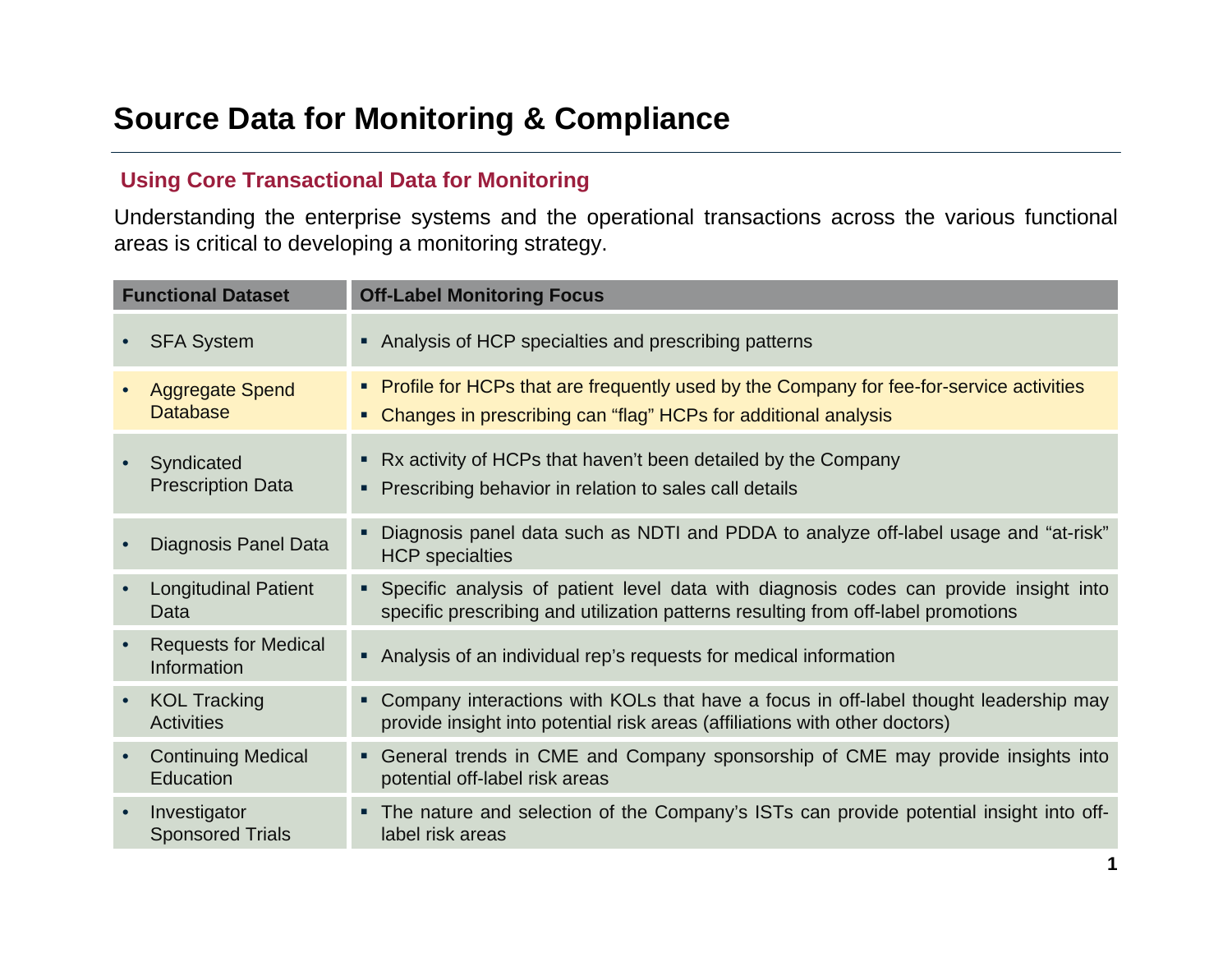# **Data Assessment and Review of Source Data Systems**

## **Source Data Systems Required for Monitoring Purposes**

Utilizing the data sources covered in the previous slides and coupled with promotional data, models can be created to now proactively monitor compliance as opposed to reacting to compliance challenges.



#### **Sample Data Sources**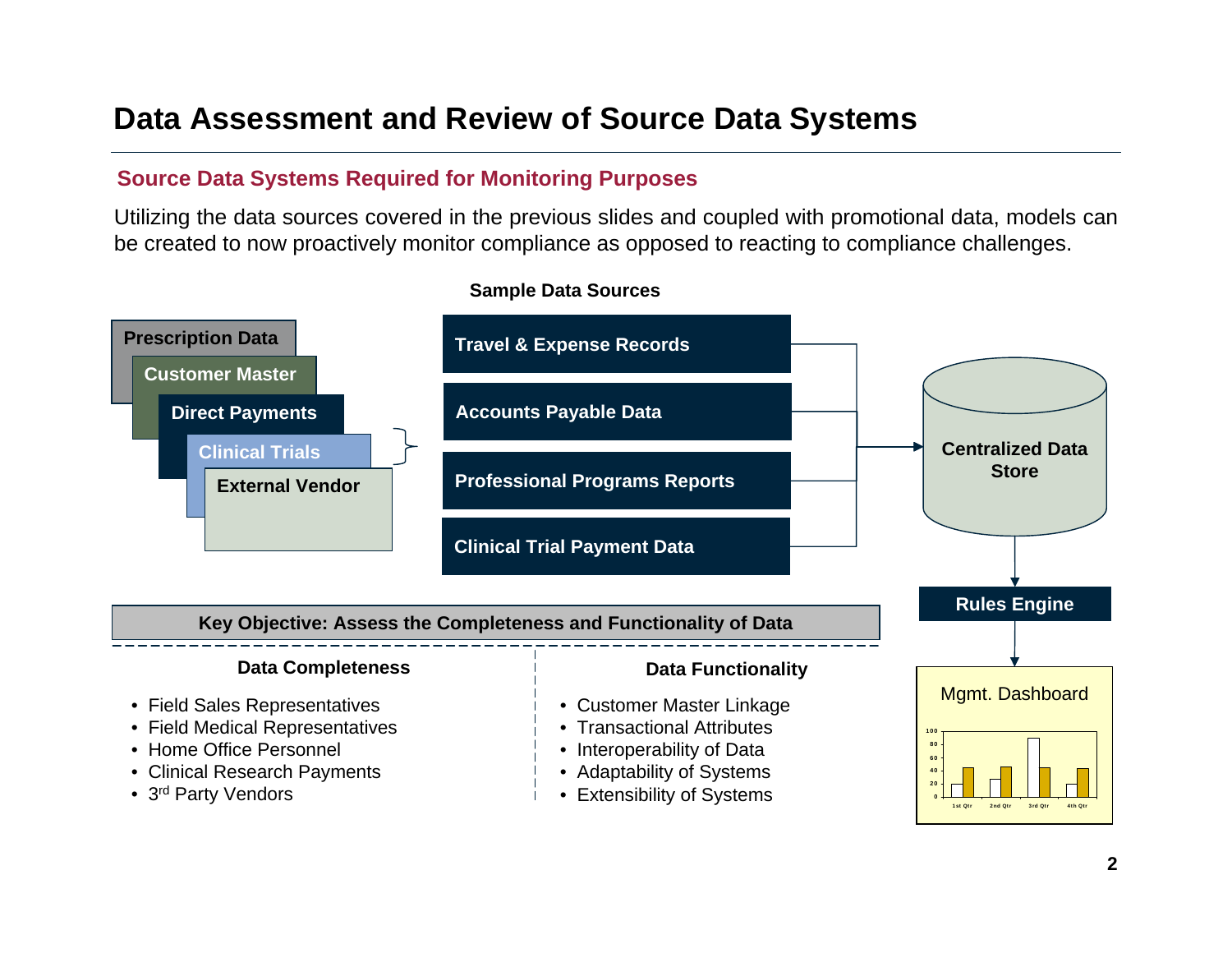# **Development of Monitoring Models**

**Pro j eced A ve r ge Prft p r pa ie n (index ed )**

105110115

**Baseline**

### **An Iterative Approach to Development and Implementation**

**Decision Models Decision Models at the Channel Levelat the Channel LevelDevelop HCP Level** 

**Create Risk Curves Create Risk Curves Based on Specific Based on Specific Tolerance Thresholds Tolerance Thresholds**

Projected Profit Consequences for Multiple Strategy Scenario

**Scenario C**Without any incremental costs, its can be increased

 <sup>H</sup> <sup>G</sup> FECB

**Scenario G** If we accept 20% higher costs, profits can be incre

**Effect of Adding 2nd Constraint**

J

**EfficientFrontier**

**Roll-up Channel Models Roll-up Channel Models Into Strategic Risk Into Strategic Risk Management Model & Management Model & Optimize for Alerts Optimize for Alerts**

**Providing Predictive Providing Predictive Analytics to Address Analytics to Address Key Monitoring Key Monitoring Objectives Objectives**



Determines risk sensitivity to channel tactics

• Captures the action-reaction dynamic of activities that may influence HCP behavior

• Map field and home office actions to identify potential risk thresholds **Projected Change in Marketing Cost** -20%0% 20% 40% 60%

• Allows for the application of multiple factors on a weighted basis



**Captures** interaction effects of channel tactics

• Addresses carryover effect from various channels

• Derives strategic level activity reports



Strategic to tactical linkage enables guidance and optimization of Risk alerts

• Creates optimized monitoring reports by objective